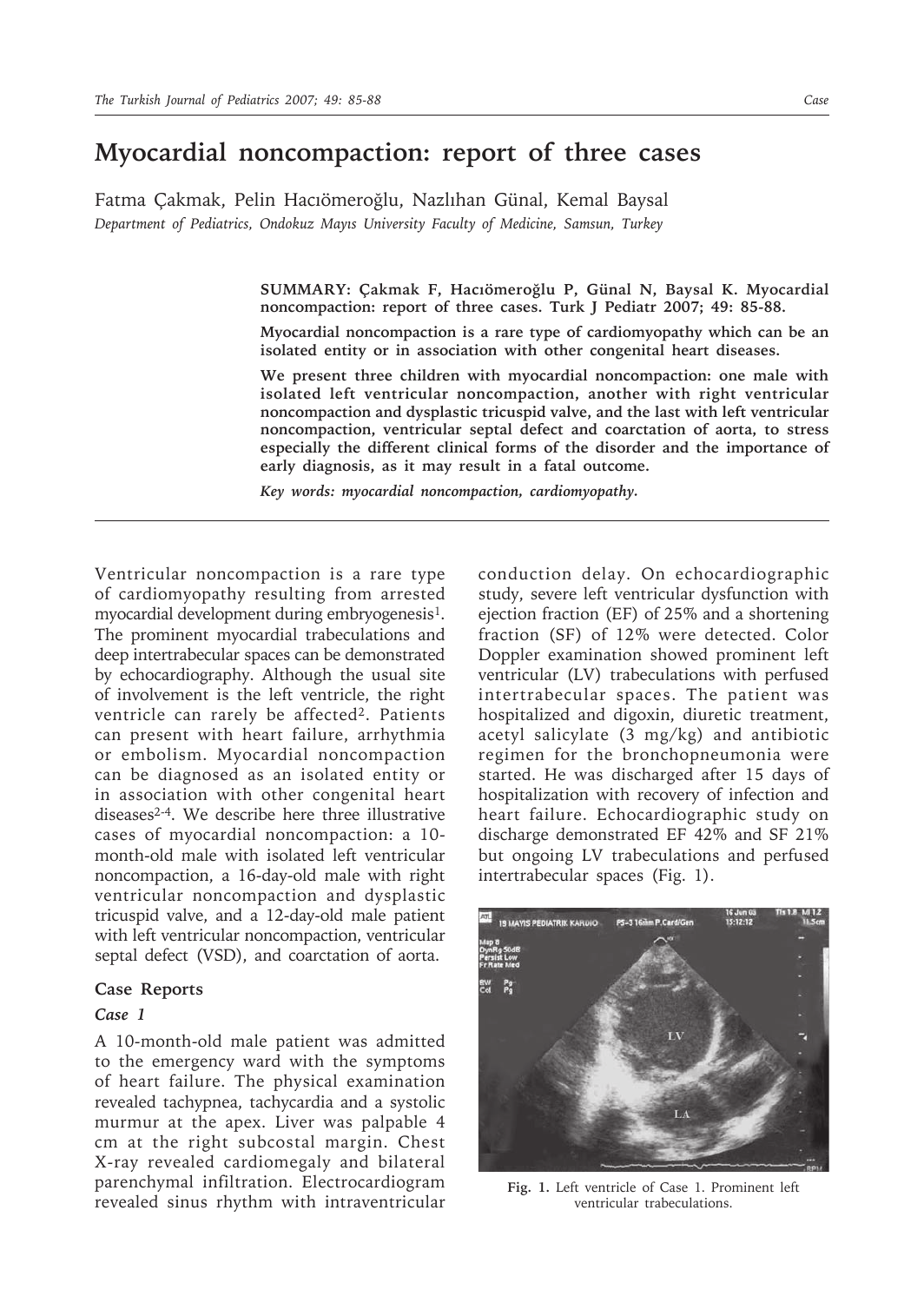#### *Case 2*

A 16-day-old male patient was evaluated in our hospital with perioral cyanosis from birth especially appearing during crying. He had tachypnea, tachycardia, intercostal retractions and a liver 3 cm palpable below the right costal margin. A 2/6 pansystolic murmur was heard along the left sternal border. Cardiomegaly was detected on the chest X-ray. Echocardiographic study demonstrated a large right ventricle with decreased systolic contractions (EF 38%, SF 26%), a muscular VSD 6 mm in diameter, and dysplastic, thick tricuspid valve leaflets. Color Doppler examination showed prominent right ventricular trabeculations with perfused intertrabecular spaces and severe tricuspid valve regurgitation. He was hospitalized and treated with digoxin and diuretic treatment. On the fifth day of hospitalization he died with a sudden cardiac arrest (Fig. 2).



**Fig. 2.** Right ventricle of Case 2. Prominent right ventricular trabeculations (arrows).

#### *Case 3*

A 12-day-old male patient was admitted to the hospital with refusal of feeding and convulsions. The physical examination revealed perioral cyanosis, tachypnea, tachycardia, a liver 3 cm palpable below the right costal margin and weak femoral pulses bilaterally. A 2/6 systolic murmur was heard along the left sternal border. Cardiomegaly was detected on the chest X-ray. Blood pressures of upper and lower extremities were as follows: right arm 85/55, right leg 75/45, left arm 105/40, and left leg 65/30 mmHg. Meningitis was detected by lumbar puncture. The echocardiographic study demonstrated a large VSD, patent ductus arteriosus, aortic coarctation with segmentary narrowing of the lumen distal to the subclavian artery and pulmonary hypertension. The EF and SF were 62% and 30%, respectively. Color Doppler examination showed myocardial noncompaction (MN) with prominent LV trabeculations and perfused intertrabecular spaces. After the hemodynamic study, surgical correction for coarctation prior to VSD closure was planned. The patient was operated, ductus arteriosus was closed and end to end anastomosis was performed for coarctation. Two days after the operation, the patient died with sudden cardiac arrest in the intensive care unit.

# **Discussion**

Myocardial noncompaction is a rare congenital disorder. The etiology is not clearly defined $(5)$ . In the first month in utero before the development of coronary circulation, ventricles have prominent trabeculas and perfused intertrabecular spaces that nourish the fetal myocardium. Normally between the fetal 5th-8th weeks, intertrabecular spaces are obliterated and ventricular compaction occurs from the base towards the apex and from epicardium to endocardium, and an arrest in this progression of ventricular compaction results in MN1,6,7.

The LV is the usual site of involvement, but involvement of both ventricles, and rarely isolated right ventricular (RV) noncompaction, can be seen. In our first and third cases, the LV was involved, whereas in our second case, a rare entity, the isolated involvement of the RV was demonstrated.

There are reported familial noncompaction cases in the literature. Familial cases were shown to have different mutations $8-11$ . In a family with six MN cases, mutation on Xq28G4.5 was detected<sup>8</sup>. In another family with a member having LV noncompaction, mutation on Xq28G4.5 was shown and the mother was found to be a carrier<sup>9</sup>. 5q deletion was demonstrated in another family10. Mutation analysis was planned in our only living case. Echocardiographic screening should be planned for the first-degree relatives in familial cases2,9. In all of our cases, the echocardiographic study of first-degree relatives was normal.

Noncompaction can be isolated or associated with congenital heart diseases like VSD, atrial septal defect (ASD), dextrocardia, RV or LV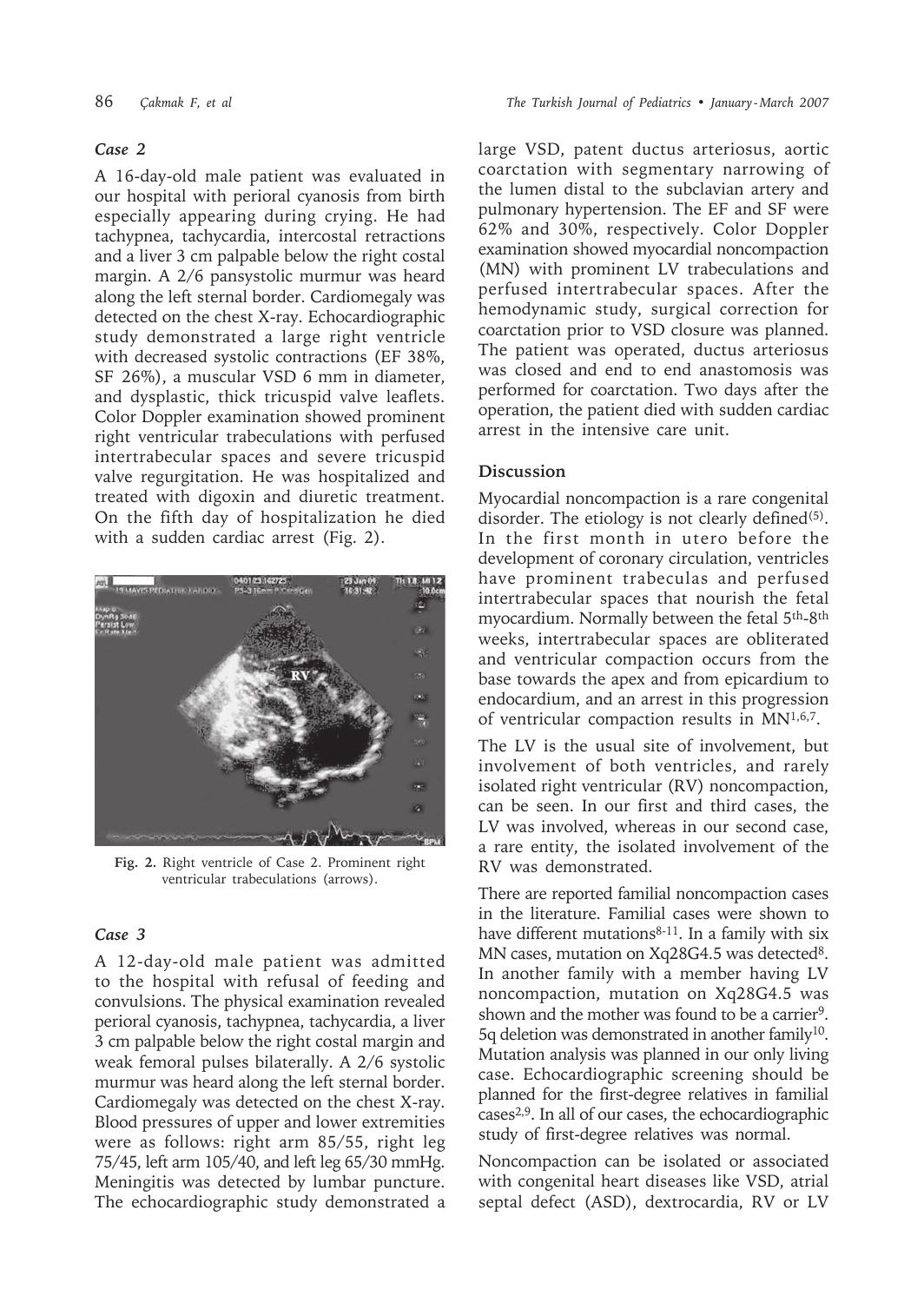obstructive lesions, and cyanotic congenital heart diseases3,4,12. Our first case was an isolated MN, whereas the second was associated with VSD and tricuspid valve dysplasia and the third with coarctation of the aorta. To our knowledge, there is only one reported case having MN with tricuspid valve dysplasia in the literature, so our 16-day-old male patient is only the second such case.

Although MN can be demonstrated from birth, the symptoms may appear during childhood, adolescence or adulthood<sup>2,13,14</sup>. Patients with MN are usually admitted to the hospital with symptoms of heart failure, arrhythmias or embolism13,14,15. All of our cases were admitted with heart failure.

Transthoracic echocardiography (TTE) is the best diagnostic tool to demonstrate the ventricular trabeculations and perfused intertrabecular recesses. Transesophageal echocardiography, ventriculography, computed tomography, and magnetic resonance imaging are also used for diagnosis16,17,18. Noncompaction was diagnosed by TTE in our cases.

Prognosis may vary from a long asymptomatic course to progressive heart failure<sup>1,15</sup>. Patients may be asymptomatic for a long time or may deteriorate quickly, as in our second case in whom tricuspid valve dysplasia and regurgitation were thought to contribute to the progression of heart failure. If medical treatment fails, permanent pacemaker or even heart transplantation might be considered. In a retrospective study of 36 children with left ventricular MN (median age: 90 days at presentation) who were followed for 3.2 years, the authors reported that a significant number of patients had a transient recovery of cardiac functions followed by later deterioration, which might have accounted for many patients presenting as adults<sup>19</sup>.

Here, three different MN cases, one with isolated left ventricular involvement, another with right ventricular MN together with tricuspid valve involvement, which is an exceedingly rare condition, and a third case with left ventricular involvement along with VSD and coarctation of aorta were reported to emphasize the variance of the disorder and the importance of early diagnosis, as it may result in a fatal outcome.

# **REFERENCES**

- 1 Çelik S, Görgülü S, Gürol T, Dağdeviren B, Eren M, Tezel T. Miyokardiyal noncompaction: İki olgu nedeniyle derleme. Anadolu Kardiyol Derg 2003; 3: 48-53.
- 2. Yüksel C, Necmi A, Bilgin T, et al. Noncompaction of the ventricular myocardium: report of two cases with bicuspid aortic valve demonstrating poor prognosis and with prominent right ventricular involvement. Echocardiography 2003; 20: 379.
- 3. Taylor GP. Cardiovascular system. In: Dimmick JE, Kalousek DK (eds). Developmental Pathology of the Embryo and Fetus. Philadelphia: J.B. Lippincott; 1992: 121-135.
- 4. Özkutlu S, Ayabakan C, Çeliker A, Elshershari H. Noncompaction of ventricular myocardium: a study of twelve patients. J Am Soc Echocardiogr 2002; 15: 1523-1528.
- 5. Chin TK, Perloff JK, Williams RG, Jue K, Morhmann R. Isolated noncompaction of left ventricular myocardium: a study of eight cases. Circulation 1990; 82: 507-513.
- 6. Agmon Y, Connolly HM, Olson U, Khanderia BK, Seward JB. Noncompaction of ventricular myocardium. J Am Soc Echocardiography 1999; 12: 859-863.
- 7. Elshershari H, Okutan V, Çeliker A. Isolated noncompaction of ventricular myocardium. Cardiol Young 2001; 11: 472-475.
- 8. Bleyl SB, Mumford BR, Brown-Harrison MC, et al. Xq28-linked noncompaction of the left ventricular myocardium: prenatal diagnosis and pathologic analysis of affected individuals. Am J Med Genet 1997; 72: 257-265.
- 9. Fukiko I, Shinichi T, Karla RB, et al. Novel gene mutation in patients with left ventricular noncompaction or Barth syndrome. Circulation 2001; 103: 1256.
- 10. Pauli RM, Scheib-Wixted S, Cripe L, Izumo S, Sekhon GS. Ventricular noncompaction and distal chromosome 5q deletion. Am J Med Genet 1999; 85: 419-423.
- 11. D'Adamo P, Fasone L, Gedeon A, et al. The X linked gene G4.5 is responsible for different infantile dilated cardiomyopathy. Am J Hum Genet 1997; 61: 862-867.
- 12. Lauer RM, Fink HP, Petry EL, Dunn MI, Diehl AM. Angiographic demonstration of intramyocardial sinusoids in pulmonary valve atresia with intact ventricular septum and hypoplastic right ventricle. N Engl J Med 1964; 271: 68-72.
- 13. Mukhopadhyay S, Yusuf J, Rangasetty UC, Trehan V. Noncompacted left ventricle in association with dysplastic tricuspid valve. Ind Heart J 2003; 55: 382-383.
- 14. Hussein A, Schmaltz AA, Trowitzsch E. [Isolated abnormality "noncompaction" of the myocardium in 3 children] (German). Klin Padiatr 1999; 211: 175-178.
- 15. Ichida F, Hamamichi Y, Miyawaki T, et al. Clinical feature of isolated noncompaction of the ventricular myocardium: long-term clinical course, hemodynamic properties, and genetic background. J Am Coll Cardiol 1999; 34: 233-240.